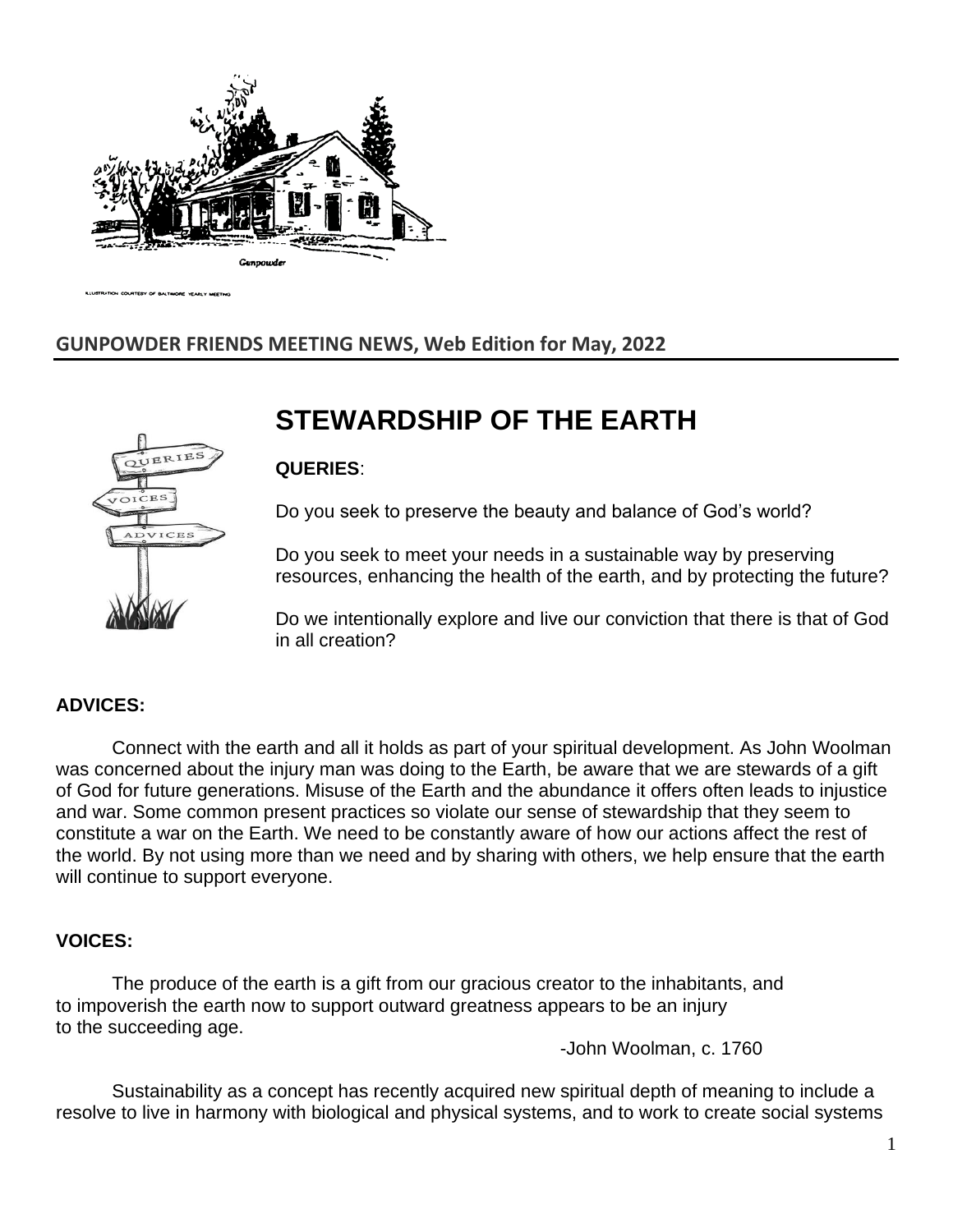that can enable us to do that. It includes a sense of connectedness and an understanding of the utter dependence of human society within the intricate web of life; a passion for environmental justice and ecological ethics; an understanding of dynamic natural balances and processes; and a recognition of the limits to growth due to finite resources. Our concern for Sustainability recognizes our responsibility to future generations, to care for the Earth as our own home and the home of all that dwell herein. We seek a relationship between human beings and the Earth that is mutually enhancing.

-Quaker Earthcare Witness, 1998

All things are bound together. All things connect. Whatever befalls the earth, befalls also the children of the earth.

-Oren Lyons, Onon

## **NOTICE REGARDING THE VARIOIUS FORMATS OF MEETINGS FOR WORSHIP**

"**Hybrid**" worship means that Friends in the Meeting House worship room are connected to Friends worshiping via Zoom through a camera and audio link.

"**Parallel**" worship means that Friends are gathered for worship in the Meeting House worship room and simultaneously via Zoom, but they are not connected through a camera and audio link.

"**In-person**" worship means that Friends are gathered for worship in the Meeting House and that no Zoom worship link is open at that time.

"**Zoom**" worship means that Friends are gathered for worship through the Zoom link only.

All formats of Meeting for Worship are supported by Friends on the Ministry and Counsel committee.

**NOTE** that at Meeting for Worship with a Concern for Business in May, Gunpowder Friends will discern the schedule for the format(s) of worship we will sustain as we move into the summer months. Hence, after May 10th, we are listing format as "TBD." Look for the weekly clerk's emails to learn the format for each week's Meetings for Worship for the rest of the month!

## **ANNOUNCEMENTS**

#### **Clerk's Announcement**

 If you would like an email or a notice to go out to members and attenders of the Meeting, please send your request to [GunpowderClerk@gmail.com.](mailto:GunpowderClerk@gmail.com)

## **First Saturday Drum Circle hosted by Gunpowder Friends Meeting, Saturday, May 6**

*Please feel free to join us, any/every 1st Saturday each month, from 3:30-5:00 PM.* Bring a snack if you like, bring a drum or percussion instrument if you have one. No RSVP required, however if you'd like to borrow a drum (and there are plenty available, don't be shy!) please RSVP to Julie Evonna at [Julieevonna@gmail.com.](mailto:Julieevonna@gmail.com)

We extend an invitation to folks from the wider community that may like to join with us, too -there is no need to be a Gunpowder attender. No experience required; all levels of drumming experience are welcomed. We drum for fun!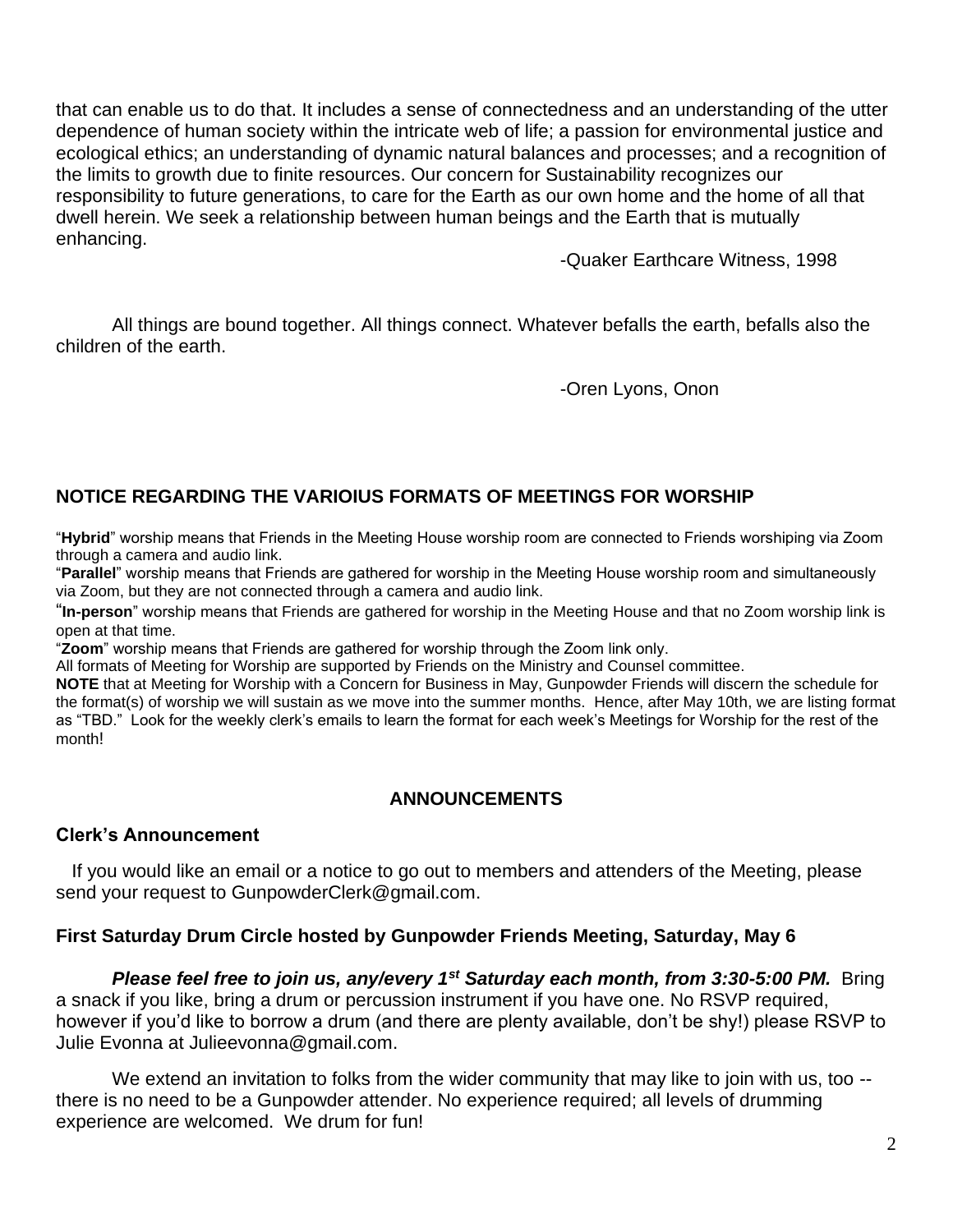## **WORKING GROUP ON CHARITABLE CONTRIBUTIONS (WGCC)**



The Working Group on Charitable Contributions (WGCC) is tasked with vetting all requests for financial contributions that come to Gunpowder Friends Meeting for consideration. The working group has developed a charitable contribution request form and a review process to aid in the discernment. At this time, the committee would like to remind all Gunpowder Friends that if you have a worthy cause or organization about which you are passionate and passionately involved and which you believe could benefit from financial assistance, please bring them to the committee's attention for consideration. You will be given a request form to fill out on behalf of the program or organization. The working group will then proceed to review the request upon submission. If you have any questions, please contact either: [Rebecca.richards4912@gmail.com](mailto:Rebecca.richards4912@gmail.com) or [claire@exit24.net.](mailto:claire@exit24.net)

#### **WGSV Committee Meeting Announcement**

The Working Group on Stewarding our Vision is charged with naming and supporting future Meeting aspirations. The next meeting of the WGSV committee will be held on Wednesday, May 11, 2022 from 7:00 to 8:00pm via Zoom. We will continue discernment around the monthly meeting's request for the WGSV to create a process for addressing the need for sound long term financial planning.

Friends are most welcome to join us. If you plan to attend, please contact Greta Kirk Mickey at [greta.mickey@gmail.com](mailto:greta.mickey@gmail.com) or Anita Langford at [amlangfo@verizon.net.](mailto:amlangfo@verizon.net)

#### **Our second Long Term Financial Planning Retreat is just around the corner!**

We're off to a great start! After our first retreat Friends commented on the "amazing story telling" the "trust in the room" and lifted up a deep "appreciation for all the material collected". Others spoke of their delight around the work in small groups and the sharing over delicious meals. What a wonderful opportunity to deepen our beloved community and to open the conversation around how we discern the use our financial resources.

Our second retreat will take place on **Friday, May 20th and Saturday, May 21st**. As we did for our April retreat, we will have the opportunity to gather at the meeting house at 6:00pm on Friday to share delicious sweet treats and good conversation before our program, led by our facilitator, Cindy Kroll beginning at 7:00pm. On Friday we will complete our work together at 9:00pm. On Saturday a catered breakfast will be served at 8:00am with the program starting at 9:00am and ending promptly at 3:00pm. Our lunch on Saturday will be catered and we will be provided enough time for a leisurely repast and deep conversation.

As we move ahead, we will do a brief review of the work we've already done and move into exercises designed to help us discern a set of key financial principles that we will use as we make decisions about using the funds that Gunpowder Meeting holds. Watch for weekly emails from the WGSV that will hold both reminders and readings to help us to prepare for our time together.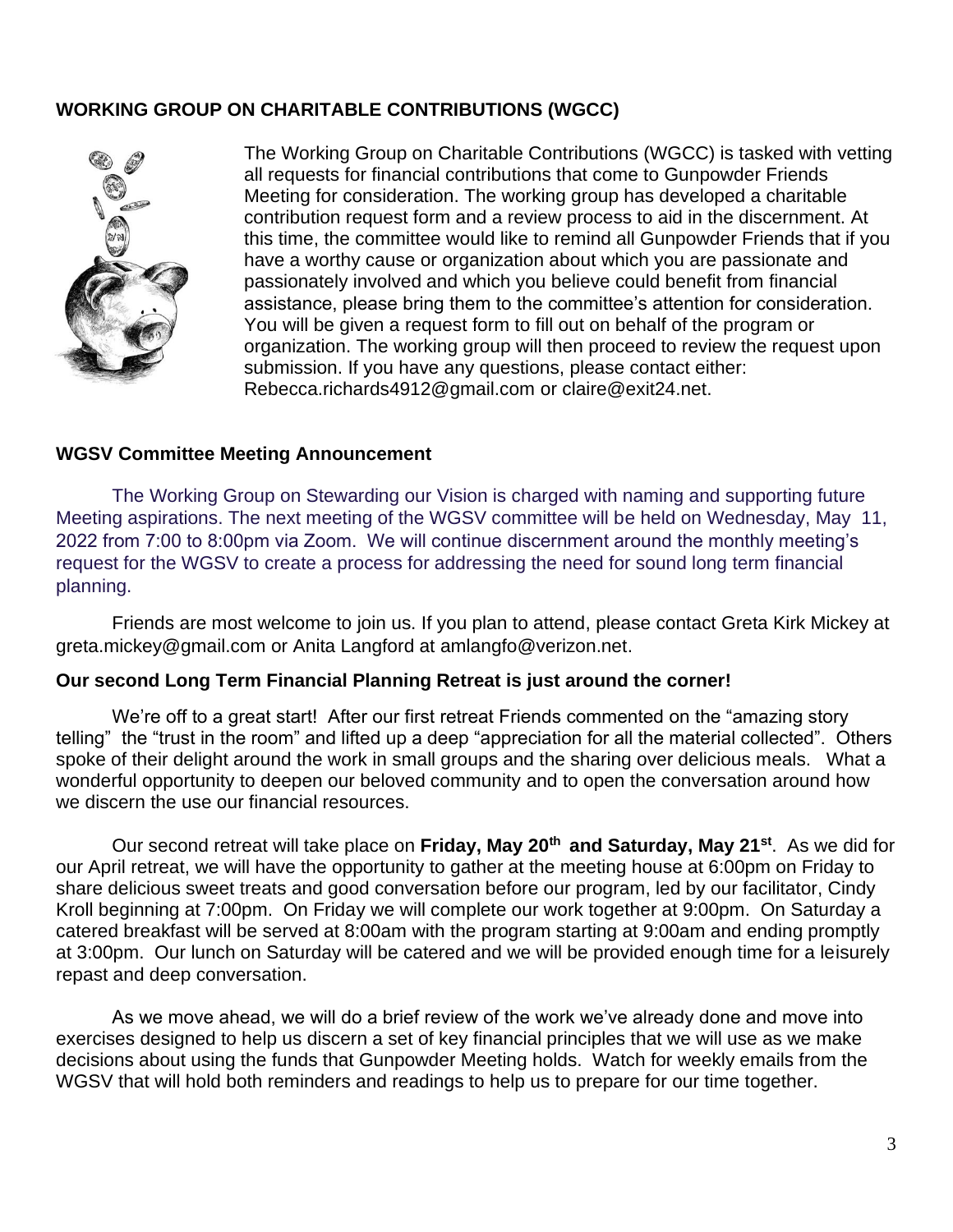Please let Anita Langford [\(amlangfo@verizon.net\)](mailto:amlangfo@verizon.net) or Greta Kirk Mickey [\(greta.mickey@gmail.com\)](mailto:greta.mickey@gmail.com) know if you're able to attend all or part of this retreat.

## **PRIORITIES RECOMMENDED TO FRIENDS COMMITTEE ON NATIOINAL LEGISLATION (FCNL)**

Below are listed the top seven priorities chosen from among the responses of twenty-nine members of Gunpowder Friends Meeting for FCNL's attention during the 2023-24 Congress. Their collection, collation and tallying is credited to Helen Berkeley's efforts and a Google app that listed the number of possible choices that could be made, calculated their rank order to identify the seven highest priorities chosen. Those were submitted prior to the April 19<sup>th</sup> due date. She also provided a link to view the all the choices submitted. Many thanks to Helen for her efforts and tech expertise.

Gunpowder Friends Meeting's Recommendations for FCNL Lobbying Priorities During the 2023-2024 Congress:

**21 people** selected "Promote sustainable, science-based solutions to the climate crisis and prioritize international cooperation to achieve global sustainability goals and protect vulnerable populations."

**20 people** selected "Support equitable access for all to participate in open, secure, and transparent political and electoral processes, protect the integrity of our democratic institutions and processes, and work to ensure honesty and accountability of elected and appointed officials."

**17 people** selected "Strengthen environmental protections and advance environmental justice, while recognizing the finite capacity of the earth and the need to protect human, animal and plant diversity."

**13 people** selected "Confront the paradigm of global militarism, demilitarize space, reduce military spending, limit the spread of conventional weapons, prevent armed interventions, repeal the Authorizations for Use of Military Force (AUMFs), and reassert Congress' oversight role."

**12 people** selected "Prioritize programs that meet basic needs including universal access to quality affordable healthcare, a necessity magnified by the COVID-19 pandemic."

**11 people selected** "Advocate for a justice system that is just and equitable, eliminates mass incarceration and police brutality, and establishes law-enforcement that is community-oriented and demilitarized."

**9 people selected** "Promote nuclear disarmament and non-proliferation.'

(Other priorities were chosen by 8 or fewer people.)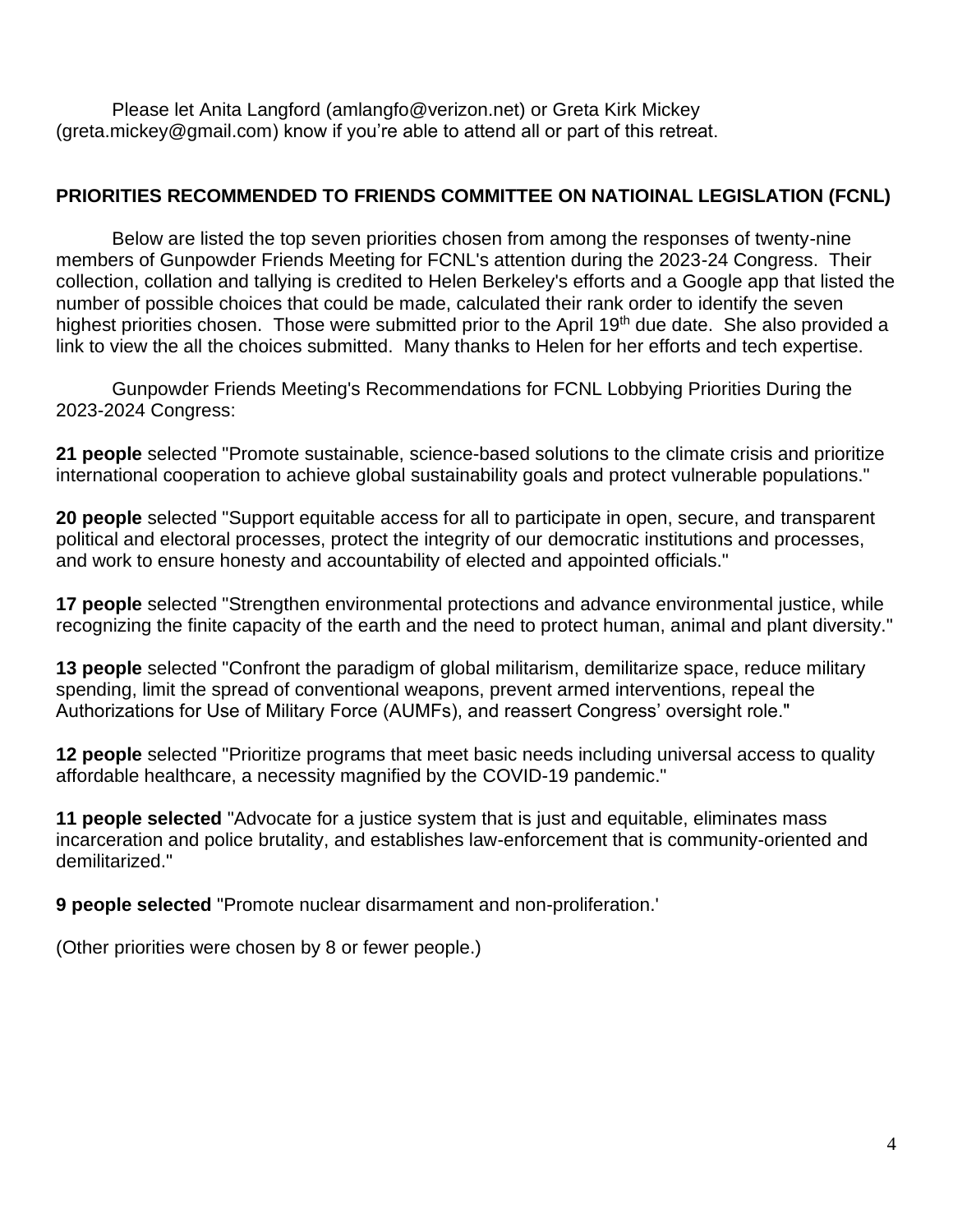## **On Elders and Eldering**

#### *Submitted by Greta Kirk-Mickey*

Our Third month Forum was a conversation around Elders and Eldering facilitated by Rebecca Pickard and Greta Kirk Mickey. Friends present suggested that we write a newsletter article on the topic. With time being short, we offered a brief quote in our Fourth month newsletter with the promise of more to come. This article is the fulfillment of that promise.

Who is an elder? What does "eldering" mean? Why is it important? What does eldering look like? At our Third month forum Friends joined in a conversation around this sometimes mystifying topic. Mystifying because it is so deeply embedded in our relationship with Spirit. "The heart of the eldering experience – our awareness of God breaking through and discovering ourselves in a moment of alignment with the Spirit – is an indefinable, uncontrollable, and unpredictable mystery." Margery Mears Larabee – *Spirit-Led Eldering; Integral to our Faith and Practice*, Pendle Hill pamphlet #392. Marge Larabee so spoke to our understanding of eldering that I will lean heavily on her words, mingled with our own throughout this article.

First, a bit about the history of the practice of eldering. William Penn said of elders "They were changed men themselves before they went about to change others." Historically, Friends' meetings identified a group of elders to guide them on matters of spiritual nurture, ministry and ministers, and disciplinary oversight. Today, the practice remains apparent in Friends who accompany, hold, and counsel in any number of ways; someone traveling in the ministry; in pastoral care; in supporting worship and business and so much more. The present-day practice of eldership is not one of authority but carries a foundational and supportive role.

The act of eldering, or a Friend serving as an elder is deeply imbued with Spirit. We discerned that an elder might carry many of these gifts:

- $\triangleright$  Sensitivity to inner quidance and spiritual perception
- $\triangleright$  Deep listening (listening with the ear of the heart, hearing what's underneath the words)
- ➢ Being egoless
- $\triangleright$  Holding in the Light
- $\triangleright$  Carrying the gifts of humility, compassion, wisdom, and empathy
- ➢ Upholding right relationship with Spirit
- ➢ Trust

These are but a few of the characteristics. Friends shared having received a gift of eldering from Friends of all ages and circumstances often as loving acts and deeply Spiritual exchanges.

Marge Larabee's description of the eldering experience is beautifully written: "Effective intentional eldering usually requires a time commitment and a place apart. Any passing comment made immediately at the rise of the meeting for worship or a committee meeting or during an activity, regardless of the intention, is simply that – a comment that can be information and/or inspiring but incomplete – a nurturing nudge. The eldering function *in depth* requires, minimally, a deep and intimate exchange that includes finding out what the situation is like for the person being eldered, accepting and understanding that person's condition, and having time for exploratory questions and comments, as well as presenting perspective that reflects a seasoned concern of the meeting community. This process would provide participants with an opportunity to engage each other, in person and in the Spirit."